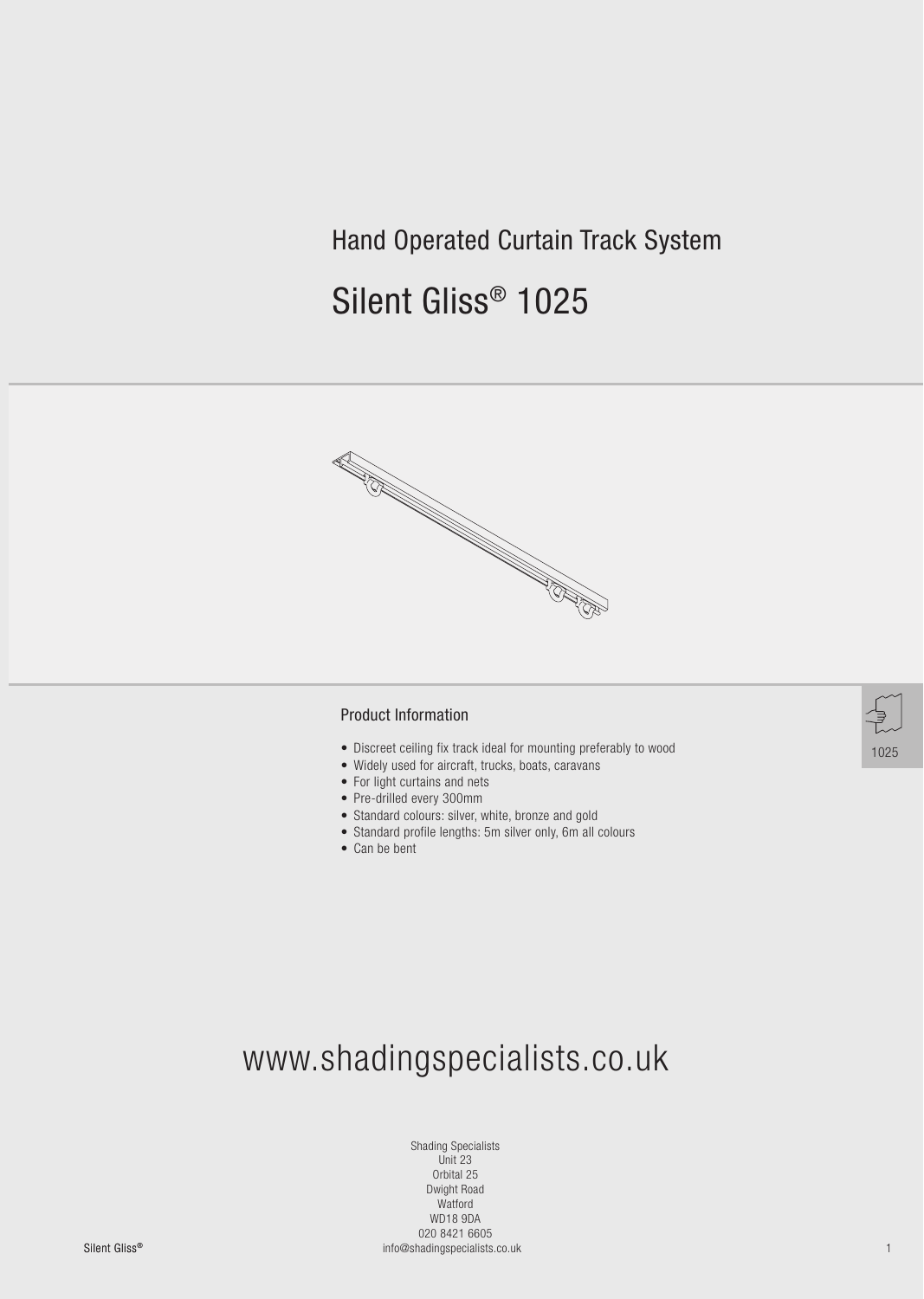### Profile, Bending and Specification Information



We recommend the standard radius for optimal operation, but the minimum possible radius is 60mm.

#### Specification Guide - download from www.silentgliss.co.uk (password required).

Silent Gliss 1025 curtain track, hand-drawn, anodised aluminium, complete with gliders 3533 at 16/m. nd 2 stops 3016 per length, top fixed to timber (by others) at 300mm. centres with special screw 6835. .............Lm.

### Fitting Information

#### Fixing points



The fixing distances are meant as a guide only: they may vary in practice depending on the surface and curtain weight.

#### Fitting Options

Ceiling fix to timber with single profile



Ceiling fix to timber with two or multiple profiles



The final distances may be outside of the recommendations above depending on curtain heading, make-up and any obstructions. Batten thickness depends on length of screw.